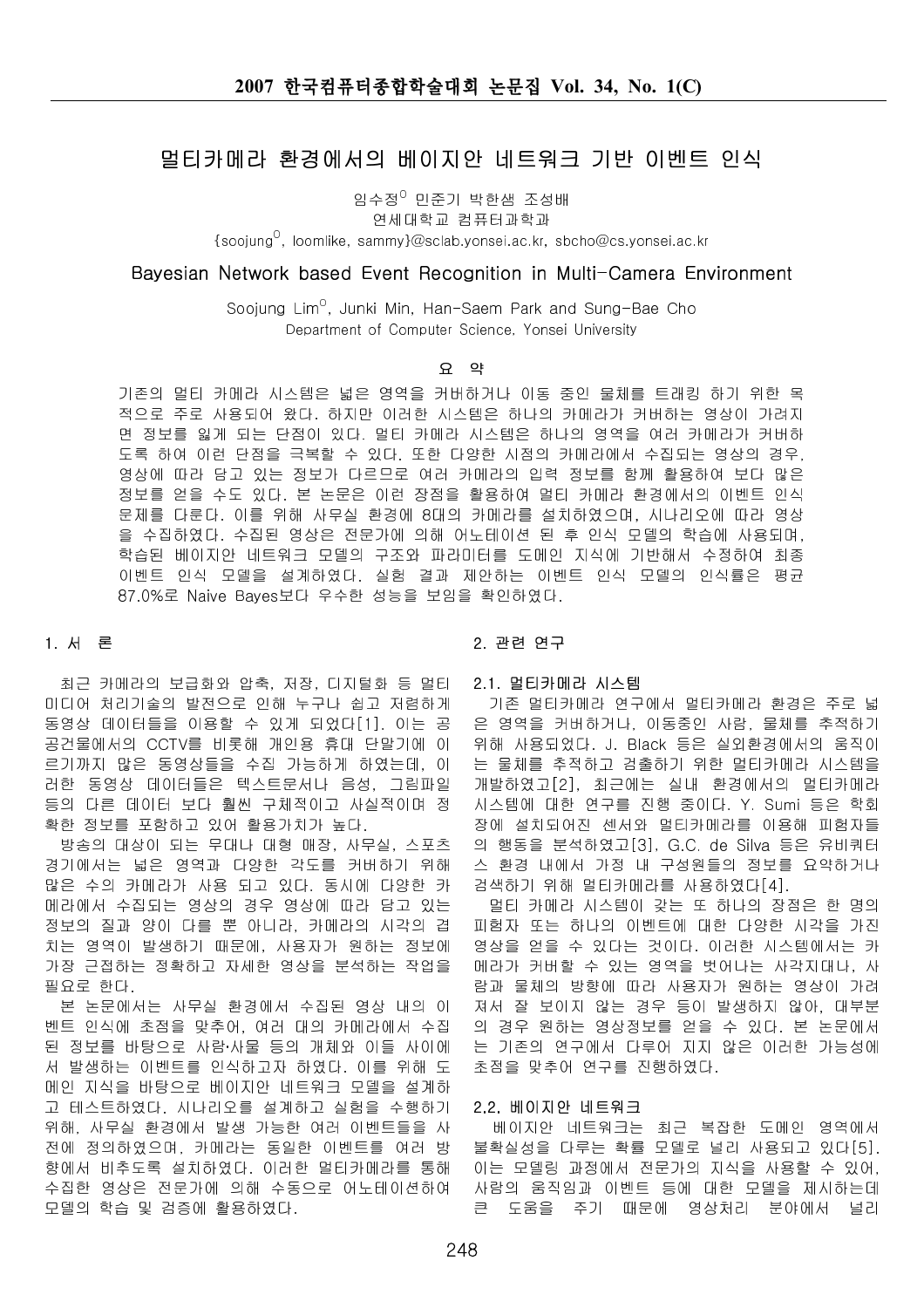# 2007 한국컴퓨터종합학술대회 논문집 Vol. 34, No. 1(C)

데이터로도 활용되고 있다[6]. 또한 완벽하지 않은 추론이 가능해 필요한 정보에 대한 확률값을 얻을 때 유용하게 사용된다[7]. 베이지안 네트워크는 방향성 비순환 그래프로써, 베이즈 규칙을 사용하여 도메인 변수들 간의 확률적 의존성을 나타내는 모델이다[8]. 노드간의 관계는 원인이 되는 노드와, 그 영향을 받는 결과 노드로 구분할 수 있는데, 결과 노드는 자신에 대한 초기 확률값 또는 원인노드와의 의존성을 고려한 조건부 확률 테이블을 가진다.

S. Gong 등은 베이지안 네트워크를 통해 자동으로 인 간의 행동 패턴을 인식하는 모델을 만들었으며 [9], Y. Luo 등은 스포츠 비디오 내에서 사람의 머리, 손, 발 등 의 좌표로 전체의 움직임을 분석하고 인식하는 모델을 설계하기 위해 동적 베이지안 네트워크(Dvnamic Bayesian Network)를 사용하였다[10]. S. Hongeng 등 은 한명 또는 여러 명의 사람을 인식하기 위해 베이지안 네트워크와 확률론에 기반한 유한상태 오토마타(Finite state Automata)를 사용하였다[11].

본 연구에서는 베이지안 네트워크를 이용한 모델링 과 정에서 도메인 지식을 사용하여 이벤트 노드와 증거 노 드 간 계층을 설정해 정확도를 높이는 등의 차별성을 두 었다.

# 3. 베이지안 네트워크 기반 이벤트 인식 모델링

## 3.1. 실험환경 설정

사무실 내에서의 실제 영상 데이터 수집을 위해, 연구 실 내에 4m×4m 영역을 목적영역으로 설정하고 8대의 카메라를 설치하였다. 그림 1은 실험환경 내에서의 카메 라의 위치와 카메라가 비추고 있는 영역을 보여주며, 그 림 2는 8대의 카메라를 통해 실제로 수집한 영상을 보여 준다.





그림 2. 멀티 카메라를 통해 수집한 영싱

실험에 사용되어진 카메라는 소니 네트워크 카메라 (SNC-P5)로써, 영상은 320×240의 해상도에 15fps의 MPEG 동영상 포맷으로 저장하였다.

#### 3.2. 이벤트 정의

이벤트 인식 모델 설계를 위한 데이터를 수집하기 전 에, 사무실 환경 내에서 발생할 수 있는 8가지 이벤트를 사전에 정의하였다. 하나의 이벤트가 발생하기 위해서는 피험자와 피험자가 사용하고 있는 물체와의 관계, 시선 방향, 이벤트가 발생하고 있는 위치 등을 알아야 하므로, 이벤트를 정의하는 과정에서 피험자 수, 사용하고 있는 물체, 위치, 시선방향, 자세 등을 고려하였다. 물체의 위 치는 실험 영역을 4×4 격자로 나누고, 위에서부터 차례 로 1부터 16번까지의 번호를 이용해 구분한다. 정의된 이벤트는 아래와 같다.

- Calling(A, *phone*) if location(A, 1|2|5)
- Cleaning(A, vacuum machine)
- Conversation(A, B)
- Meeting(All, note)
- Presentation(All, *computer*) if location(A, 1|4|16)
- Work(A. *computer*) if location(A, 1|4|16)
- Study(A, *note*) if location(A, 1|4|16)
- Sleeping(A) if pose(A, rest)

## 3.3. 이벤트 어노테이션

이벤트의 인식을 위해서는 그 단서가 되는 사람이나 물체의 인식이 선행되어야 하는데, 이를 위해서는 SIFT 등의 알고리즘을 이용하기도 하지만[12]. 어노테이션 프 로그램을 이용하여 영상 내에서 보이는 장면, 물체 등에 대한 정보를 사람이 직접 어노테이션하기도 한다[13]. 본 논문에서도 앞의 이벤트 정의에 따라 이벤트 발생

시의 피험자 ID, 물체, 위치, 시선방향, 자세, 이벤트에 대해 전문가가 직접 어노테이션을 수행하였다. 어노테이 션 된 데이터는 이벤트 인식의 단서로 쓰임과 동시에 BN 설계에 앞선 참고용 모델의 학습을 위해서 사용된다.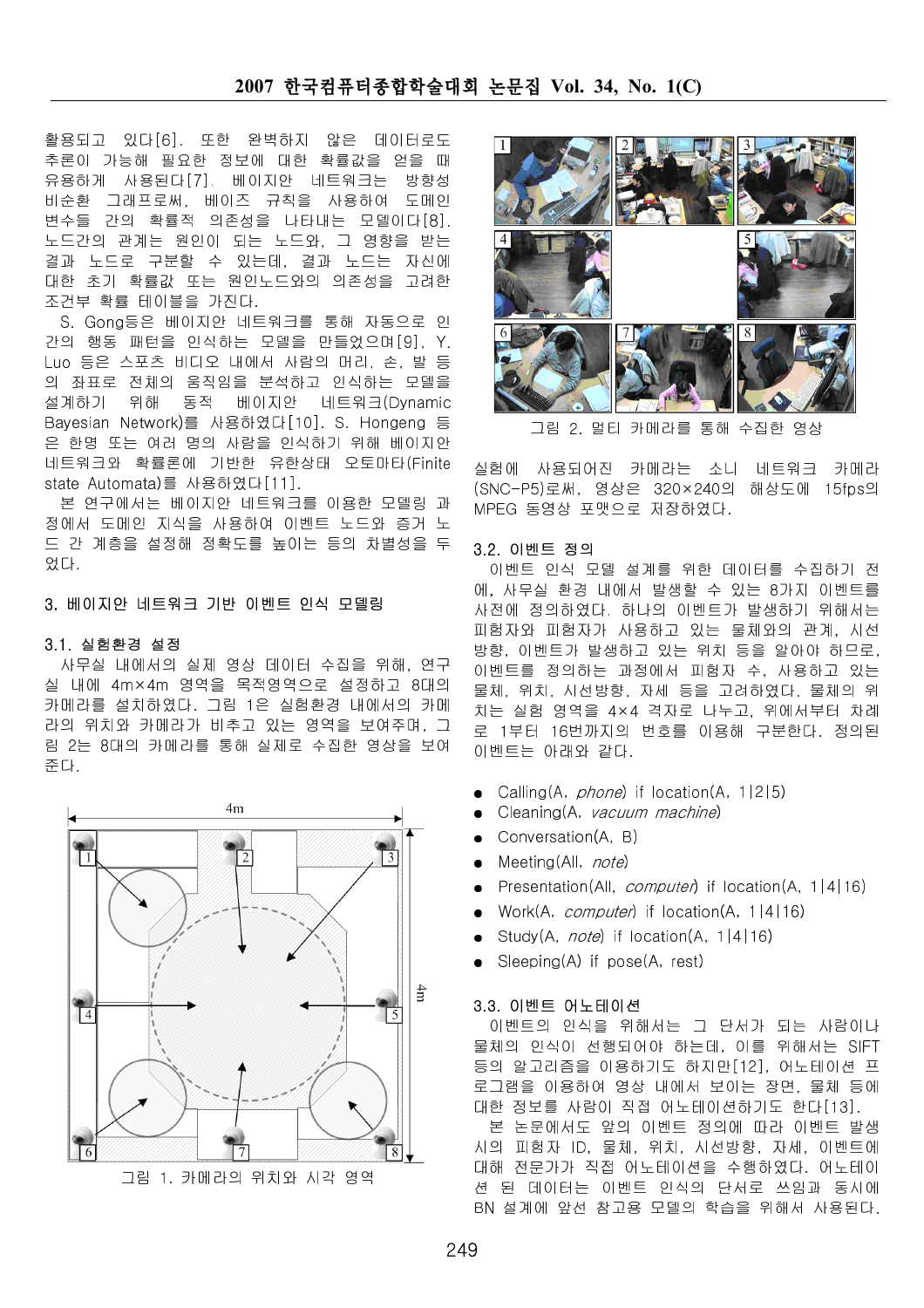그림 3은 실제 어노테이션에 사용된 툴을 보여준다.



그림 3. 어노테이션 툴

# 3.4. 이벤트 인식 모델

이벤트 인식 모델의 설계를 위해, 8대의 카메라로부터 얻어진 데이터들을 어노테이션 정보를 바탕으로 통합하 여 학습 데이터를 생성하였다. 정확한 이벤트 모델을 생 성하기 위해서는 이벤트의 대한 발생 가능한 모든 경우 의 학습데이터가 있어야 한다. 실제로 본 논문에서는 시 무실 환경 내의 일상적 행동에 대한 시나리오에 기반하 여 데이터를 수집하였기 때문에, 시나리오 상에는 없지 만 실제로는 발생 가능한 이벤트에 한해 데이터를 추가 하였다. 또한 데이터 수에 따라 모델의 학습 결과가 영 향을 받을 수 있으므로, 일반적인 모델 생성을 위해 이 벤트별 데이터 수를 50개로 맞추었다.

이렇게 구성한 학습데이터를 이용하여 구조 및 파라미 터 학습을 하였으며, 이때 도메인 지식을 사용하여 이벤 트 노드와 증거노드의 계층을 설정하였다. 학습의 결과 로 얻어진 모델의 네트워크 구조는 노드별 조건부 확률 값을 분석하여 수정하였다. 물체에 관련한 확률 증거 값 을 넣어줄 경우, 물체 노드간의 연결은 의미가 없어지므 로 이를 제거하였다. 이와 같은 과정을 거쳐 수정된 이 벤트 인식 모델을 바탕으로 이벤트가 확실히 일어나는 경우에는 파라미터 값을 0.999999로, 일어나지 않는 경 우에는 0.000001로 변경하였다. 완성된 이벤트 인식 모 델의 구조는 그림 4와 같다.



멀티카메라로부터 수집된 여러 개의 영상을 하나의 영 상으로 통합하면, 같은 시간대에 두 명 이상의 피험자가 각각 다른 이벤트를 진행하는 경우가 있어 하나의 모델

구조를 생성 후 이를 각각 피험자에게 독립적으로 적용 하였다. 4. 실험 결과

## 4.1. 데이터 수집

데이터 수집을 통해 얻어진 영상은 사무실 내의 일상 생활에서 발생하는 모든 이벤트들에 대해 3명의 피험자 에 대한 각각의 시나리오를 설계한 후, 시나리오에 따라 촬영 되었다. 시나리오의 총 길이는 9분이며, 오전 9시 부터 6시까지의 업무시간을 기준으로 1시간을 1분으로 가정하였다. 그림 5은 실제 데이터 수집에 사용된 시나 리오의 예를 보여준다.



그림 5. 설계된 시나리오의 예

추가 데이터의 수집 역시 다른 시나리오를 설계하여 위와 같은 방법으로 이루어졌다.

## 4.2 이벤트 인식 실험

제안하는 이벤트 인식 모델의 성능을 검증하기 위해 피험자별 이벤트 인식 실험을 하였다. 인식 실험을 위해 어노테이션 된 데이터에서 이벤트를 제외한 피험자, 물 체의 정보를 증거 값으로 넣어주고 이벤트 인식 모델을 통해 이벤트를 추론하였다. 모델은 각 데이터에 대해 8 개의 이벤트 중 가장 큰 확률 값을 보이는 이벤트를 인 식의 결과로 돌려준다. 이 결과 값과 어노테이션 툴을 사용해 레이블링 된 실제 이벤트를 비교하여 인식률을 계산하였다.